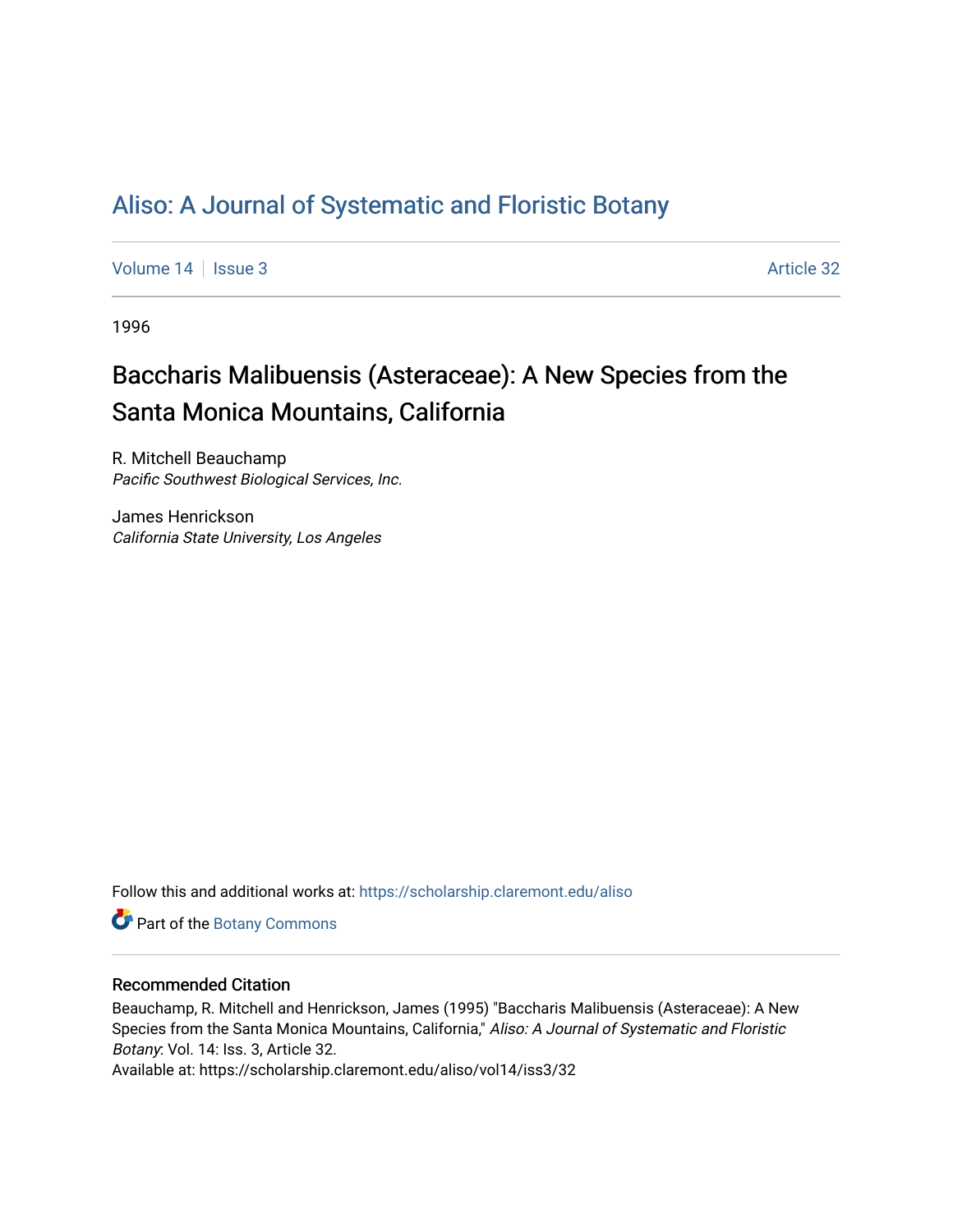## *BACCHARIS MALIBUENSIS* (ASTERACEAE): A NEW SPECIES FROM THE SANTA MONICA MOUNTAINS, CALIFORNIA

## R. MITCHEL BEAUCHAMP

*Pacific Southwest Biological Services, Inc. P.O. Box 985 National City, California 91951* 

## AND

## JAMES HENRICKSON

## *Department of Biology California State University Los Angeles, California 90032*

#### ABSTRACT

*Baccharis malibuensis* is described from the Malibu Lake region of the Santa Monica Mountains, Los Angeles County, California. It is closely related to *Baccharis plummerae* subsp. *plummerae* but differs in having narrow, subentire, typically conduplicate, sparsely villous to mostly glabrous leaves with glands occurring in depressions on the adaxial surface, more cylindrical inflorescences, and a distribution in open chaparral vegetation. The new taxon shares some characteristics with *B. plummerae* subsp. *glabrata* of northwestern San Luis Obispo County, e.g., smaller leaves, reduced vestiture, and occurrence in scrub habitat, but the two taxa appear to have developed independently from *B.* p. subsp. *plummerae.* As the new taxon is morphologically recognizable, occurs in a different habitat, and exhibits no introgression with subsp. *plummerae,* it is recognized as a distinct species.

Key words: Asteraceae, *Baccharis,* plant taxonomy.

## INTRODUCTION

In August of 1988, Carl Wishner collected a distinctive narrow-leaved, glabrate, summer-flowering *Baccharis* in south-facing chaparral at the Salvation Army's camp near Tapia County Park in the Santa Monica Mountains, Los Angeles County, California. It was again collected by Wishner in October 1991 in similar habitats along Las Virgenes Canyon Road adjacent to and on Soka University of America property. Later in 1991 Beauchamp collected specimens in nearby Stokes Canyon and Henrickson found the taxon on a north-facing slope of a knoll undergoing development about 1 mi west of Malibu Lake. All of these localities are in the central portion of the Malibu Creek watershed, within 7.4 km (4.5 mi) of each other. These collections appeared to represent a new species that became known as *"Baccharis malibuensis,"* a *nomen nudum* (Skinner and Pavlik 1994).

Initial studies showed the proposed new species was most similar to B. *plummerae* A. Gray, a species of coastal southern California that also occurs in the Santa Monica Mountains. The undescribed Malibu populations and B. *plummerae* A. Gray subsp. *plummerae* were found to be similar in growth habit, in involucre, flower, and leaf structure, and identical in fruit structure, but to differ primarily in leaf size, marginal toothing and vestiture. The Malibu collections have narrower, less-toothed, glabrate or nearly glabrate leaves, glabrous stems, and narrower, more cylindrical inflorescences.

Hoover (1970) named a glabrate, narrow-leaved derivative of B. *plummerae* from northwestern San Luis Obispo County as B. *plummerae* subsp. *glabrata* Hoover. With its reduced vestiture and smaller leaves, the Malibu populations appeared to fit well into subsp. *glabrata.* Hoover's subsp. *glabrata,* however, is known only from a small area in northwestern San Luis Obispo County near San Simeon (Keil and McLeod 1987), some 275 km (175 mi) northwest of the Malibu populations. This led to a comparison of the Malibu and the San Luis Obispo populations to determine if the glabrate, narrow-leaved populations are most closely related to each other or if they were derived independently from B. *plummerae.* 

#### MATERIALS AND METHODS

The study is based on empirical observations of populations from the Santa Monica Mountains area and study of herbarium specimens at CSLA, RSA-POM, and OBI.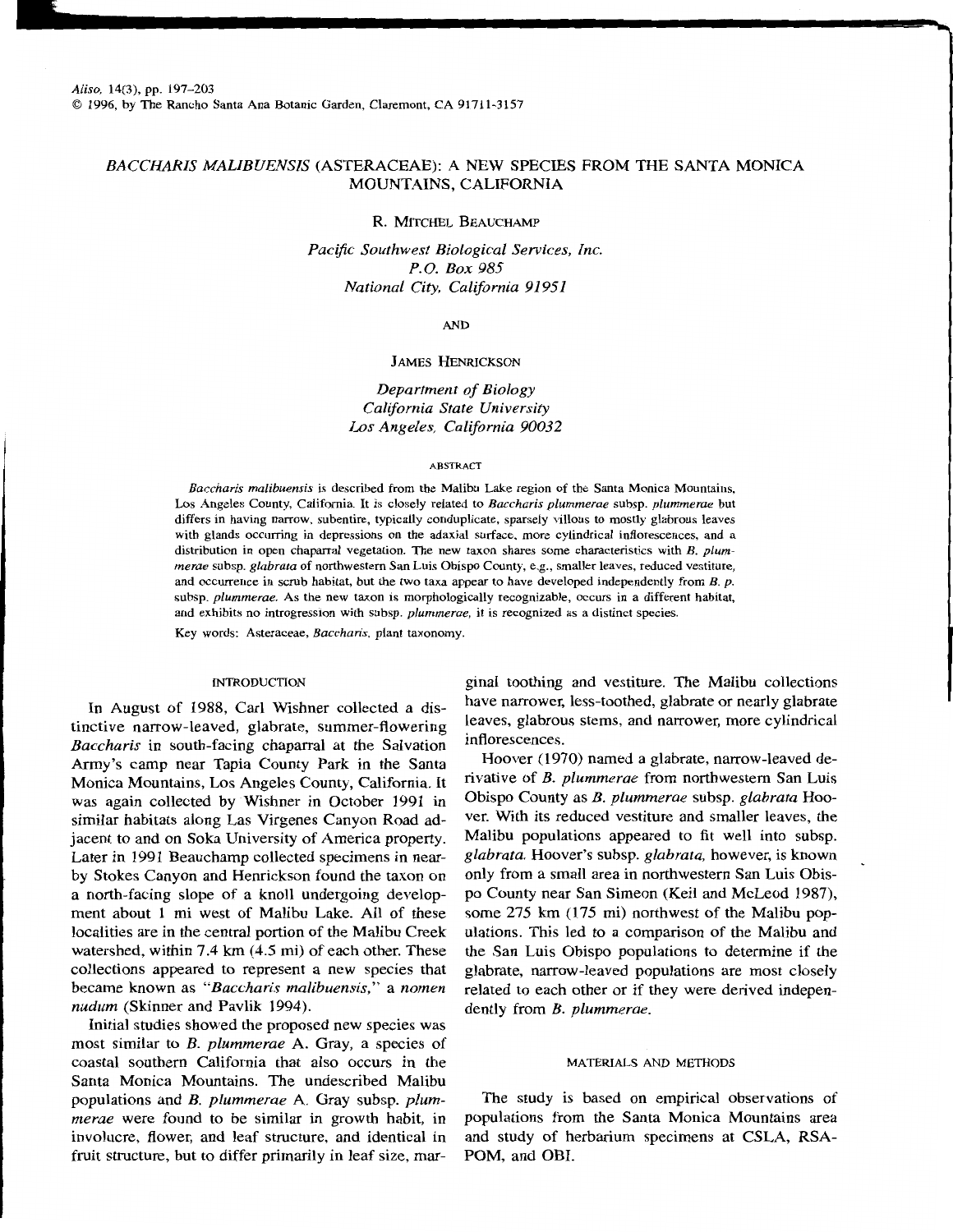## RESULTS AND DISCUSSION

All three taxa are woody shrubs that bear many slender branches from the base. The branches have rather short internodes, alternate leaves and are initially erect, but with age the branches often arch outward. During subsequent years more branches develop from the older basal stems creating distinctive bushy plants to 12 dm in height. Older woody stems have a grayish anastomosing bark and can grow to  $1(-3.5)$ em in basal diameter. Plants of *Baccharis plummerae*  subsp. *glabrata* from San Luis Obispo County (Fig. 1B, 2), however, are distinctly smaller, not exceeding 8 dm in height (D. Keil, pers. comm.).

Leaves and stems of B. *plummerae* have two types of trichomes: (1) rather conspicuous, whitish or yellowish, sessile or subsessile, multicellular, globular glands and (2) an overstory of elongate, slender, crinkled, multicellular, biseriate trichomes to 0.4-0.7 mm long that form a loose, coarse, villous vestiture. Intermediate hairs also occur, these consisting of glandlike or thickened bases that terminate in crinkled, biseriate hairs. The distribution of these hair types varies in the three taxa considered here. In subsp. *plummerae* the elongate, biseriate hairs are moderately common on the lower (abaxial) leaf surfaces, but are sparse on the upper (adaxial) surfaces often persisting only along the impressed veins. Subsessile glands are scattered, but relatively inconspicuous in the understory of the lower surface, but are fewer or lacking on the upper leaf surface. In subsp. *glabrata* the elongate, biseriate hairs are much less frequent and they diminish in extent on both surfaces over time, while subsessile glands are much more abundant and conspicuous on the lower leaf surface. The upper surface is largely glabrous, although glands may occur along the impressed midveins. In the new taxon, the lower leaf surface is usually glabrous, but may occasionally have widely scattered elongate hairs and glands, while the upper leaf surface typically has many glands imbedded in depressions in the epidermis with few or no biseriate hairs.

Differences between the three taxa become apparent from the leaf-size data presented in Table 1. These data show the leaves of subsp. *plummerae* (Fig. 1A) are broader and more strongly toothed than the other two taxa. Those of subsp. *glabrata* (Fig. 1B) are shorter and narrower, but usually retain strong marginal toothing (though they are entire in some collections) and are generally broader in the distal portion being more

 $\rightarrow$ 

linear-oblanceolate in outline. Leaves of the new Malibu Lake taxon are generally as long as those of subsp. *plummerae* (sometimes longer) but are narrower (leaves to 8 mm in width occurred on strongly shaded plants) and have strongly reduced marginal toothing. In contrast, the leaves of subsp. *glabrata* often appear as miniature subsp. *plummerae* leaves. These basic differences, we believe, indicate that the Malibu populations are distinct, and have been derived independently of subsp. *glabrata.* 

*Baccharis plummerae* subsp. *plummerae* is the most wide ranging taxon of the three, known from the Santa Monica Mountains (Trancas, Cold Creek, Tuna, and Topanga canyons east to Cahuenga Pass) in Los Angeles County, from Matilija Canyon near Ojai in Ventura County, from the west slopes of the Santa Ynez Mountains and on Santa Cruz Island in Santa Barbara County, and in southern San Luis Obispo County (Fig. 2). On the mainland, *B. plummerae* tends to occur in moist, protected canyons (C. Wishner, T. Thomas, pers. comm.; Raven et al. 1986), while on the strongly maritime Santa Cruz Island the species occurs in more exposed habitats in chaparral.

*Baccharis plummerae* subsp. *glabrata* is restricted to northwestern San Luis Obispo County in the Santa Lucia Range (Fig. 2) where it is known from coastal scrub in association with *Salvia mellifera* Greene, *Artemisia californica* Less., *Baccharis pilularis* DC., *Eriophyllum staechadifolium* Lag., and various perennial grasses (Keil and McLeod 1987). The plants are generally smaller in all parts than subsp. *plummerae,*  growing to about 8 dm in height, having smaller leaves and smaller heads with fewer flowers and the leaves have fewer elongate hairs and more subsessile glands on their lower surfaces. The taxon appears much like a xeric derivative of subsp. *plummerae.* There are herbarium specimens at Rancho Santa Ana Botanic Garden (RSA) that show this very well. One is a seedcollection voucher (E. K. *Balls* & *E. R. Blakley 23622)*  of typical subsp. *plummerae* from Santa Cruz Island with broadly oblanceolate hairy leaves. The other (E. K. *Balls 23899)* is of a plant grown from the Santa Cruz Island seed at Rancho Santa Ana Botanic Garden in Claremont. This plant is similar to subsp. *glabrata*  in both plant height and leaf size. It has some large basal leaves typical of subsp. *plummerae,* but most upper leaves are of reduced size similar to those found only in the inflorescence of the Santa Cruz Island collection. The plant, however, has a stronger vestiture on

Fig. 1. *Bacchan's plummerae* subsp. *plummerae* and subsp. *glabrata.-A. B. plummerae* subsp. *plummerae.* Habit showing broad leaves and broad, rounded, corymbose inflorescence, upper view of leaf showing characteristic 3 basal veins, marginal teeth, inset shows hairs of lower leaf surface (Smith 1627, RSA).-B. *B. plummerae* subsp. *glabrata*. Flowering stem, showing characteristic small leaves, sparse, more cylindrical inflorescence, and typical leaf showing oblanceolate shape, strong toothing *(Keil 15659, SLO)*. (Magnifications: the 3 cm scale holds for stems, 1 em scale holds for leaves).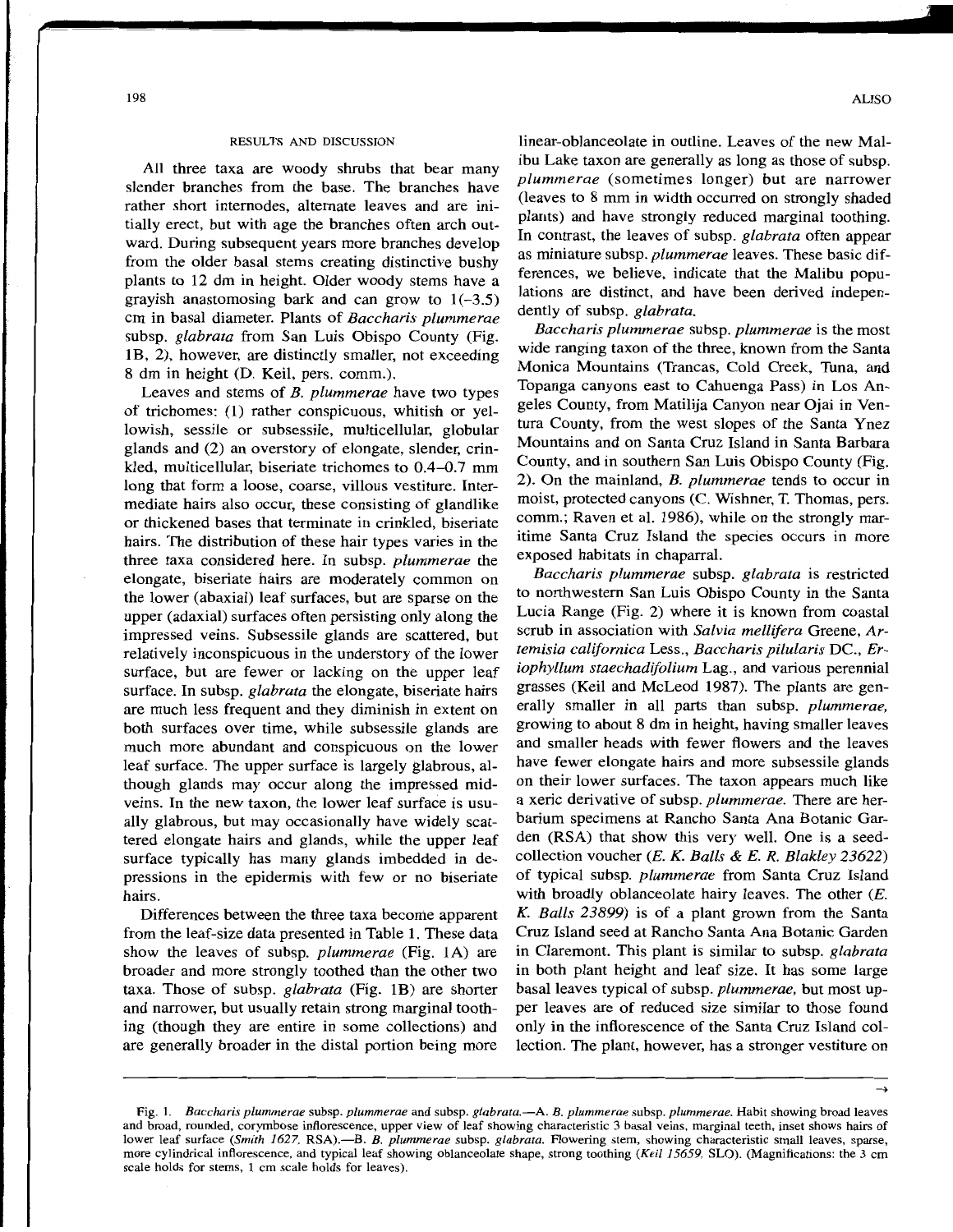$\sim$ 

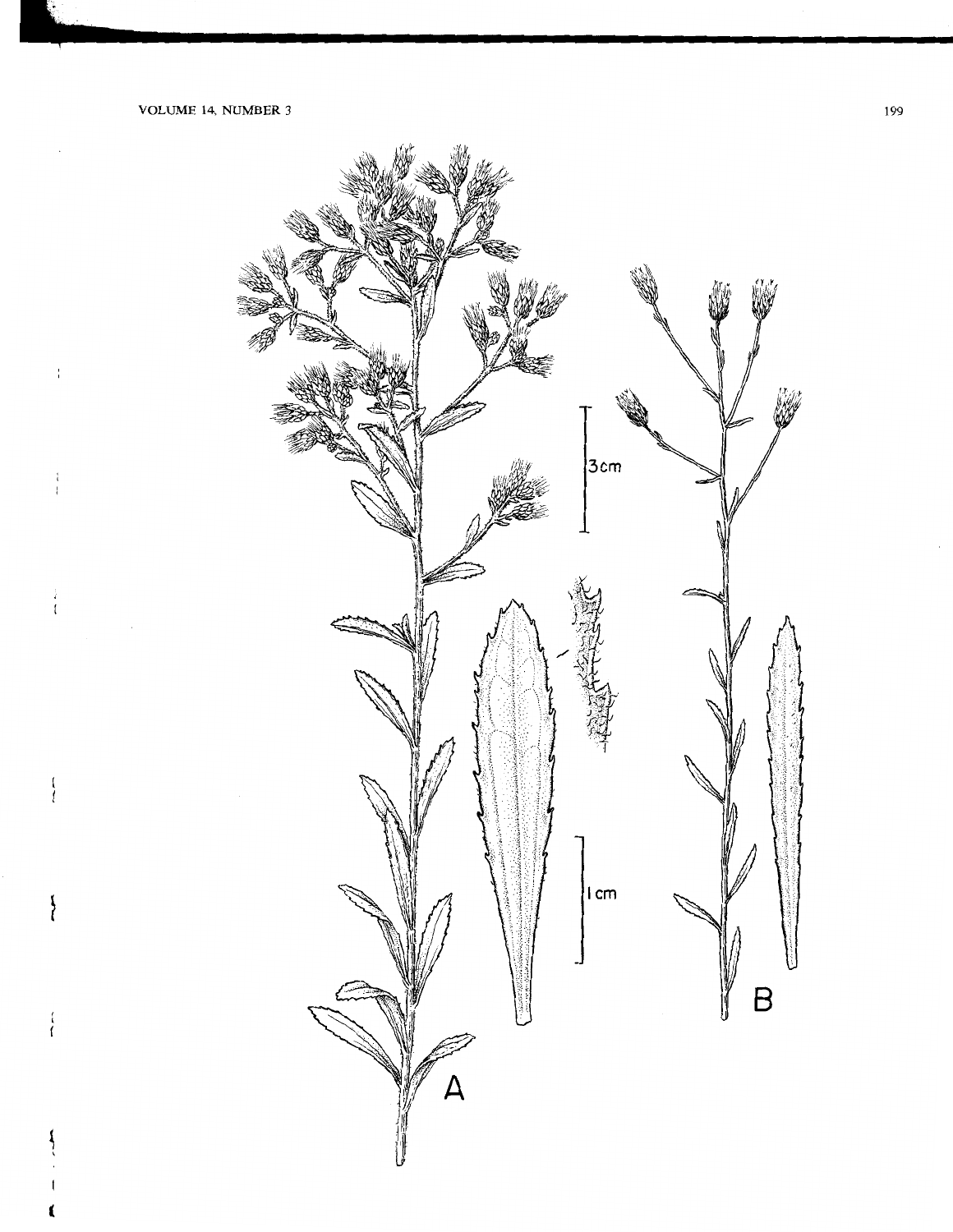

Fig. 2. Map of southern California showing distributions of *Baccharis plummerae* subsp. *plummerae, B. plummerae* subsp. *glabrata,*  and *B. malibuensis.* 

stems and leaves, as in subsp. *plummerae.* The reduced size of the cultivated plant, grown in more arid, probably more exposed conditions, indicates that some of the size characteristics found in subsp. *glabrata* may be induced by xeric environments.

The Malibu Lake populations also occur in more arid habitats than those occupied by subsp. *plummerae,* but are distinguished by their narrowly linear, distinctly conduplicate, weakly toothed leaves of a type not found in subsp. *plummerae.* Furthermore, the glands are largely confined to the upper leaf surface where they occur in distinct depressions—a feature not occurring in the other two taxa. While the Malibu Lake plants are largely glabrous to weaky villous, some shaded plants, occurring under oaks, have larger leaves

that are slightly more villous and contain glands and scattered biseriate hairs on both leaf surfaces. The larger leaves also are more uniformly toothed (with 3-4 teeth per em of margin) and have three basal veins as in subsp. *plummerae.* It is not known if these broadleaved plants are just shade forms that developed in response to the local shaded environment, or represent selections of broad-leaved individuals from the normal variation of the taxon that are more capable of surviving in the light-reduced local environment. While these broad-leaved plants show characteristics of subsp. *plummerae,* they are never as broad, as strongly toothed, or as strongly vestitured as is typical subsp. *plummerae.* They also are surrounded by plants typical of the Malibu Lake taxon in adjacent chaparral habitats. These plants are therefore considered part of the normal variation of the Malibu Lake taxon, rather than an indication of introgression with subsp. *plummerae.* 

The Malibu Lake plants (Fig. 3) represent a taxon separate from *B. plummerae* subsp. *plummerae* and subsp. *glabrata* (Fig. 1). The plants are distinct in their narrower leaves, their vestiture, inflorescence shape, and their association with open chaparral. Cases can be made for recognizing the taxon as either a subspecies of *B. plummerae,* to which it is most closely related and perhaps derived, or as a distinct species. While the new taxon and subsp. *plummerae* both occur in the same region of the Santa Monica Mountains (Fig. 2), the taxa are allopatric and ecologically isolated, with subsp. *plummerae* restricted to canyons and the new Malibu Lake taxon occurring in open chaparral. While shaded plants of the Malibu Lake taxon produce broader, three-veined leaves that approach those of subsp. *plummerae* in size, they still retain their vestiture differences and the leaves are still narrower, less toothed, and recognizably distinct from those of

|  | Table 1. Leaf shape, size, toothing, and vestiture characteristics of three Baccharis taxa. |  |  |  |  |  |  |
|--|---------------------------------------------------------------------------------------------|--|--|--|--|--|--|
|--|---------------------------------------------------------------------------------------------|--|--|--|--|--|--|

|                  |                                   | Baccharis plummerae            |                                 |  |
|------------------|-----------------------------------|--------------------------------|---------------------------------|--|
|                  | subsp. plummerae                  | subsp. glabrata                | <b>B.</b> malibuensis           |  |
| Leaf shape:      | oblong-oblanceolate               | linear-oblanceolate            | linear                          |  |
| Leaf length, mm: | $(15-20-42(-55))$                 | $(11-13-20(-29))$              | $(15-20-45(-68))$               |  |
| Leaf width, mm:  | $(3.5-5-10(-13))$                 | $1 - 2(-2.5)$                  | $1 - 3(-8)$                     |  |
| Teeth/1 cm:      | $(2-4-6(-8))$                     | $3 - 5(-6)$                    | $0 - 3(-4)$                     |  |
| Leaf surfaces:   |                                   |                                |                                 |  |
| Upper:           | few-no glands<br>few biseriate    | few-no glands<br>few biseriate | common glands<br>rare biseriate |  |
| Lower:           | moderate glands<br>many biseriate | many glands<br>few biseriate   | rare glands<br>few biseriate    |  |

Fig. 3. *Baccharis malibuensis.*--A. Stem tip showing characteristic narrow leaves, and cylindrical inflorescence.---B. Mid-stem leaf showing conduplicate nature and glands on upper surface near midvein.—C. Pistillate capitulum showing hairs on peduncle and nature of involucre.-D. Staminate fiower.-E. Pistillate flower showing immature fruit, pappus, and hairs at tip of corolla.-F. Fruit with pappus. A, B, D from *Henrickson 22451;* C, E, F from Beauchamp (holotype). (Magnifications as indicated).

 $\rightarrow$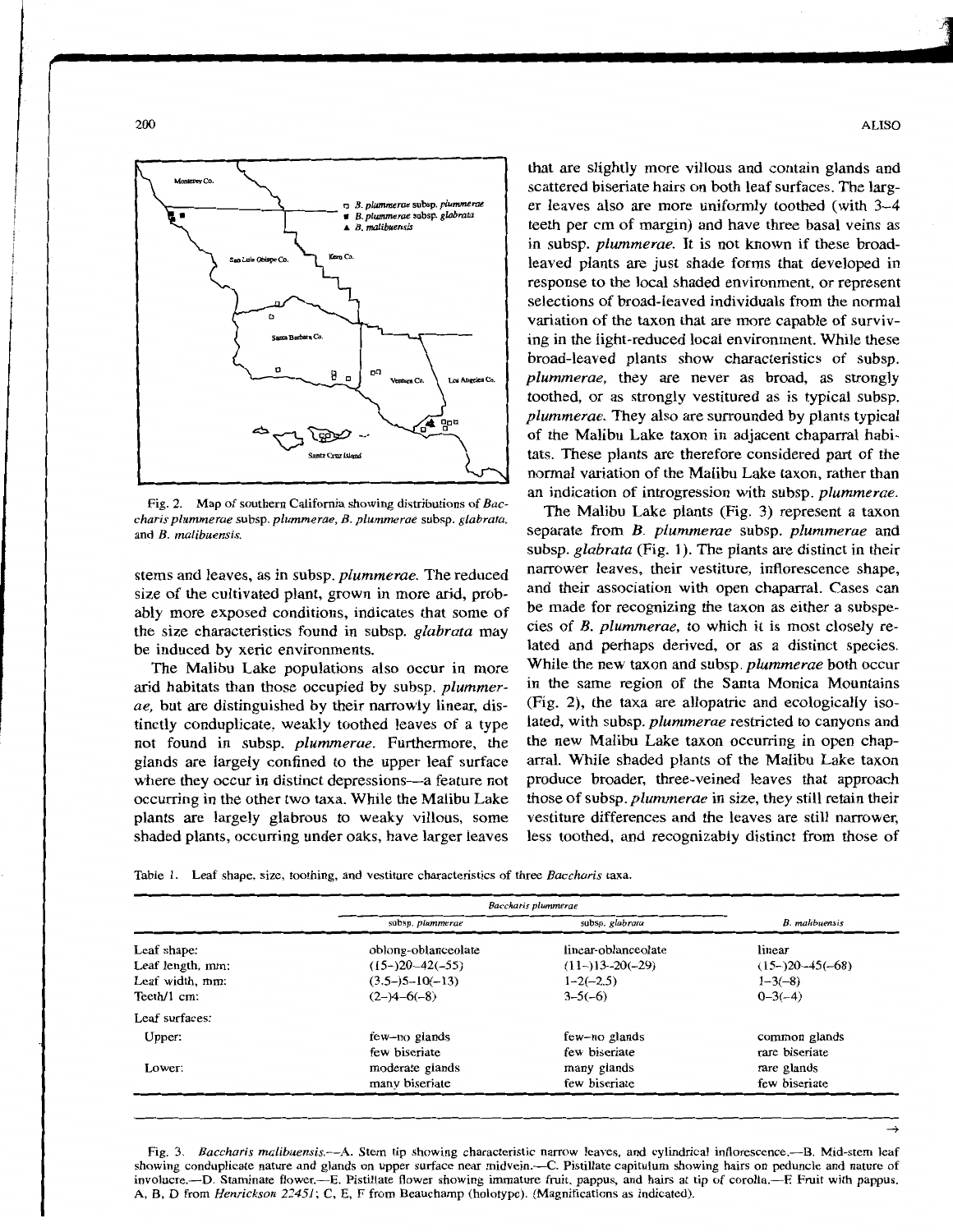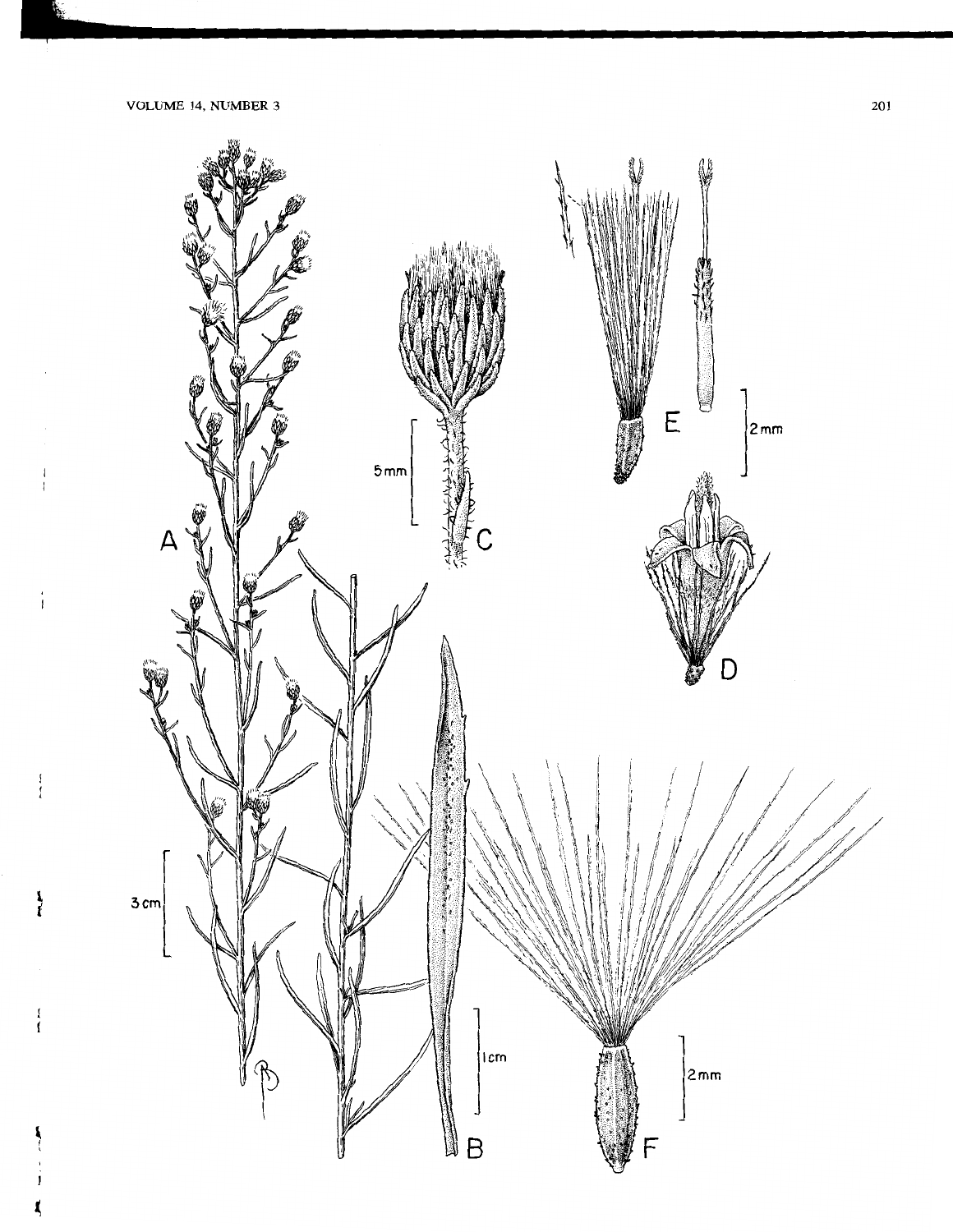true subsp. *plummerae.* If the taxa are to be recognized as subspecies, we would expect to find some degree of introgression. As the two taxa are, so far as known, completely allopatric, the opportunity for introgression may be limited by distribution. Common garden studies would be expected to show some degree of convergence between the taxa in those characteristics effected by environment. However, as shown in the parent versus the garden-grown plants of subsp. *plummerae* discussed above, plant size and leaf shape varied, but the vestiture patterns remained constant. While the Malibu Lake taxon may indeed be closely related to subsp. *plummerae,* the new taxon is morphologically distinct, occurs in a different habitat, and shows no introgression with subsp. *plummerae,* and for these reasons is recognized as a distinct species.

**Baccharis malibuensis** R. M. Beauch. & Henr., sp. nov.  $(Fig. 3)$ 

Differt a Bacchari plummerae subsp. *plummerae* caulibus glabrisglabratis (non puberulenti-pilosis), foliis angustioribus glabris plerumque uninervatisque (non latioribus pubescenti-pilosis trinervatisque), et inflorescentiis cylindricioribus (non corymbosis).

TYPE.-U. S. A. CALIFORNIA: Los Angeles Co., Santa Monica Mountains, Stokes Canyon, on south-facing slope in coastal sage scrub/chaparral ecotone on Calabasas Formation, NE quarter of the SE quarter of section 6, R17W, T1S, 700 ft, 26 Nov 1991, *R. M. Beauchamp s.n.* (holotype: RSA; isotypes: SD, NY).

Dioecious shrubs  $4-13(-21)$  dm tall; young stems green,  $(1.5-2.5-3.5(-4.5)$  mm in diameter, striate, glabrous to very sparsely pubescent, the internodes 20- 30 mm long below, 4-20 mm long above; older plants with 30–100 stems radiating from at or near the plant base, the stems tending to arch outward when not crowded, forming a rounded shrub, or the stews few (2-6) and erect when the plants grow within dense chaparral, the stems branched mostly near the base, the lateral branches 1–1.5 mm thick, the basal stems 5–  $10(-43)$  mm in diameter with a gray, corky, anastomosing periderm. Leaves alternate, sparse; leaf blades linear to linear-oblanceolate,  $(15-)20-45$  mm long, 1-4(-5) mm wide, reduced and crowded in the upper stems, to 68 mm long and 8 mm wide in lower leaves of strongly shaded plants, narrowly attenuate at the base, acuminate and tapering to a conical, sometimes crustose apiculation at the tip, entire or often weakly and irregularly serrate-dentate with ascending teeth  $0.5-1(-3)$  mm long each terminating in a slender to conical, sometimes crustose apiculation, 1-veined, the largest leaves 3-veined, the midrib strongly raised below and impressed above, the lateral veins evident, but much raised or impressed, the blades green, glabrous, occasionally sparsely pilose with biseriate erect hairs to 1.5 mm long, the lower surface closely papillate

with the stomata appearing as whitish dots, often glabrate, the upper surface with many glands, mostly sunken in surface depressions, the elongate biseriate hairs few, when drying the leaves strongly folded along the midrib with the margins somewhat revolute. Heads turbinate, borne in cylindrical racemose panicles 6-36 em long, 3-6 em wide, in clusters of 2-3 near the tips of slender, ascending lateral branches  $(1-2-4(-10))$  cm long, 0.5-1 mm wide with reduced leaves 2-18 mm long, the distal peduncles typically bearing thick-based, extruded glands that may terminate in minute biseriate slender hairs; *pistillate heads:* phyllaries 34-42, linearlanceolate to oblong-lanceolate, imbricated in 3-4 series, 2-5 mm long, 0.5-1 mm wide, green medially, yellow-white marginally, with the true margins scarious and ciliate in the distal half with biseriate hairs, the phyllary tips often becoming brown with age, all phyllaries reflexing as the fruits disperse; pistillate flowers 35-38; corollas narrowly tubular, 2.2-4.2 mm long, the distal portion often appressed villous, the lobes absent or with one lobe present and 0.4-0.7 mm long, erect; style-stigmas 4.2-5.5 mm long, stigmas lanceolate, 0.9-1.2 mm long, glabrous; fruiting receptacles somewhat flattened, yellowish, epaleate, the middle portion with raised alveolae developed around the fruit bases; *staminate heads:* phyllaries 30-38, similar to those on the pistillate involucres; staminate flowers  $(6-)23-36$ ; corollas  $3.7-4.5$  mm long, whitish, the tube 1.5-1.7 mm long, the expanded throat 0.6- 0.8 mm long, the lobes 5, 1.2-1.8 mm long, 0.4-0.6 m wide, acute, spreading; anthers 1.5-2 mm long, the tips oblong, obtuse, 0.35-0.4 mm long, incurved; filaments 2-2.7 mm long; style lobes 0.7-1 mm long, densely hispidulous with ascending hairs 0.06-0.1 mm long on the outer surface, the pappus of 24-32 tawnywhite, barbellate capillary bristles 3.7–4.2 mm long, ovary rudimentary. Mature fruit dull, light brown, somewhat compressed, obovoid, 2.4-3 mm long, 0.8- **1** mm wide, about 0.5 mm thick, with 5 yellowish veins, the surface with thick, irregular, appressed or erect, sometimes pilose-tipped glandlike hairs; pappus tawny-white, of 65-84, spreading, barbellate, capillary bristles 6.5-7.5 mm long in 2-3 series.

*Additional collections.-CALIFORNIA:* Los Angeles Co., Santa Monica Mountains, TIS, R18W, NE 1/4 of NE 1/4 S. 13, Salvation Army's Camp Gilmore-Mountain Crags, Malibu Creek near Tapia Co. Park, 500 ft, 28 Aug 1988. *Wishner 1508* (RSA); same area T1S, R17W, SW 1/4 of NE 1/4 of S. 7, Soka University, Diamond X Ranch, 800ft, 12 Aug 1991, *Wishner 1993* (RSA); same locality, 5 Dec 1991, *Henrickson, Thomas, & Wishner 20453* (RSA, and to be distributed); same area but TIS, R17W, N half of S. 7, on divide between Soka Univ. and Cottontail Ranch, adjacent to Las Virgenes Cyn. Rd., 800ft, 30 Oct 1991, *Wishner 1996* (RSA); same locality, 5 Dec 1991, *Henrickson, Thomas,* & *Wishner 20452* (RSA and to be distributed); ca. 6 (air) miles NW of Malibu, 1/2 mile NW of west end of Malibu Lake on north slopes of flat-topped hill, 850 ft, 11 Sep 1991, *Henrickson 20450* (RSA); same locality, 27 Sep 1991, *Henrickson 20451* (RSA, and to be distributed).